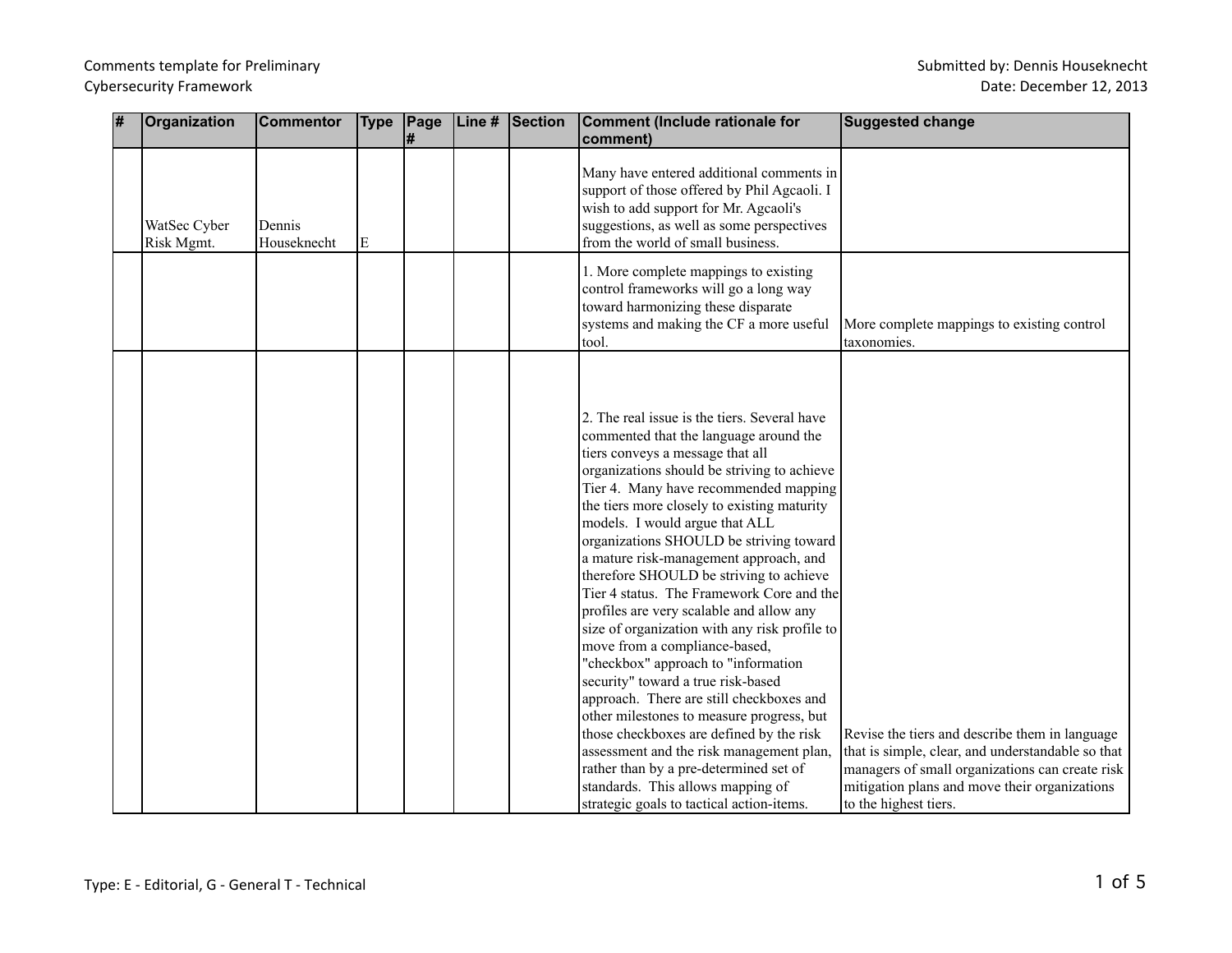|  |  |  | The tiers, if mapped to a maturity model,     |  |
|--|--|--|-----------------------------------------------|--|
|  |  |  |                                               |  |
|  |  |  | should be mapped to, and measured at, the     |  |
|  |  |  | strategic level only. These too, can scale to |  |
|  |  |  | any size and type of organization if they     |  |
|  |  |  | are made simple and clear enough for non-     |  |
|  |  |  | technical managers to understand. Existing    |  |
|  |  |  | maturity models are generally designed for    |  |
|  |  |  | larger organizations and are written in       |  |
|  |  |  | security-speak. They do not scale well to     |  |
|  |  |  | smaller organizations. The language is        |  |
|  |  |  | confusing and intimidating to most small      |  |
|  |  |  |                                               |  |
|  |  |  | business managers. If the owners and          |  |
|  |  |  | managers of small businesses do not have      |  |
|  |  |  | the resources to pay for outside consulting   |  |
|  |  |  | expertise to translate the language into      |  |
|  |  |  | normal-speak, they may simply view the        |  |
|  |  |  | tiers as additional government paperwork      |  |
|  |  |  | and more regulation being pushed down to      |  |
|  |  |  | them. Small businesses need a tier system     |  |
|  |  |  | that measures their "maturity" in terms       |  |
|  |  |  | they can understand. Given the simplicity     |  |
|  |  |  | and clarity of such a tier system, every      |  |
|  |  |  | organization CAN create the roadmaps and      |  |
|  |  |  | action items to achieve a Tier 4 rating.      |  |
|  |  |  | Consider a tier system such as the            |  |
|  |  |  | following:                                    |  |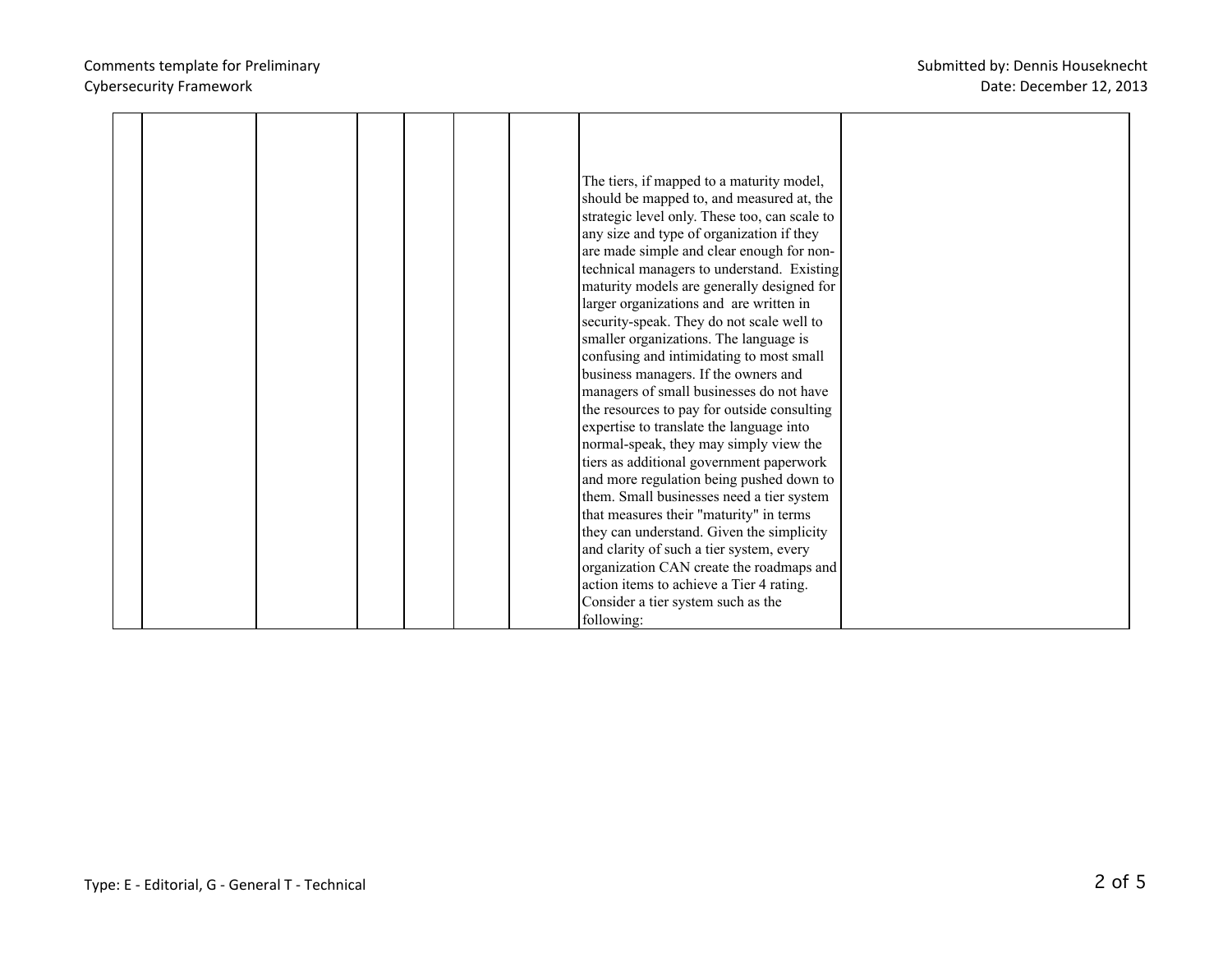|  |  |  | Tier 1 - Reactive: The organization reacts<br>to threats as they are encountered, or relies<br>on security vendors and IT managers to<br>assign and implement controls without first<br>conducting a risk assessment. There is no<br>clear plan for managing risk and resources<br>are allocated in response to real or<br>perceived threats - usually after a loss.<br>Management views "security" as a<br>technical problem and delegates the<br>responsibility for protecting assets to the IT<br>staff. The vast majority of small and<br>medium businesses operate at this level.                |  |
|--|--|--|-------------------------------------------------------------------------------------------------------------------------------------------------------------------------------------------------------------------------------------------------------------------------------------------------------------------------------------------------------------------------------------------------------------------------------------------------------------------------------------------------------------------------------------------------------------------------------------------------------|--|
|  |  |  | Tier 2 - Informed: Management takes<br>responsibility for managing cyber risks in<br>the same way it manages other business<br>risks. A risk analysis has been conducted<br>and a risk management plan has been<br>created. The risk management plan<br>includes current and target profiles. A risk<br>remediation implementation plan (a<br>roadmap) to achieve the goals embodied in<br>the target profile has been created. The<br>road map has been divided into phases, and<br>management has committed to allocating<br>resources to each phase. Controls and<br>action items are prioritized. |  |
|  |  |  | Tier 3 - Partially Implemented: The<br>organization has successfully implemented<br>50% or more of the risk remediation<br>implementation plan and has allocated<br>resources to compete the plan.                                                                                                                                                                                                                                                                                                                                                                                                    |  |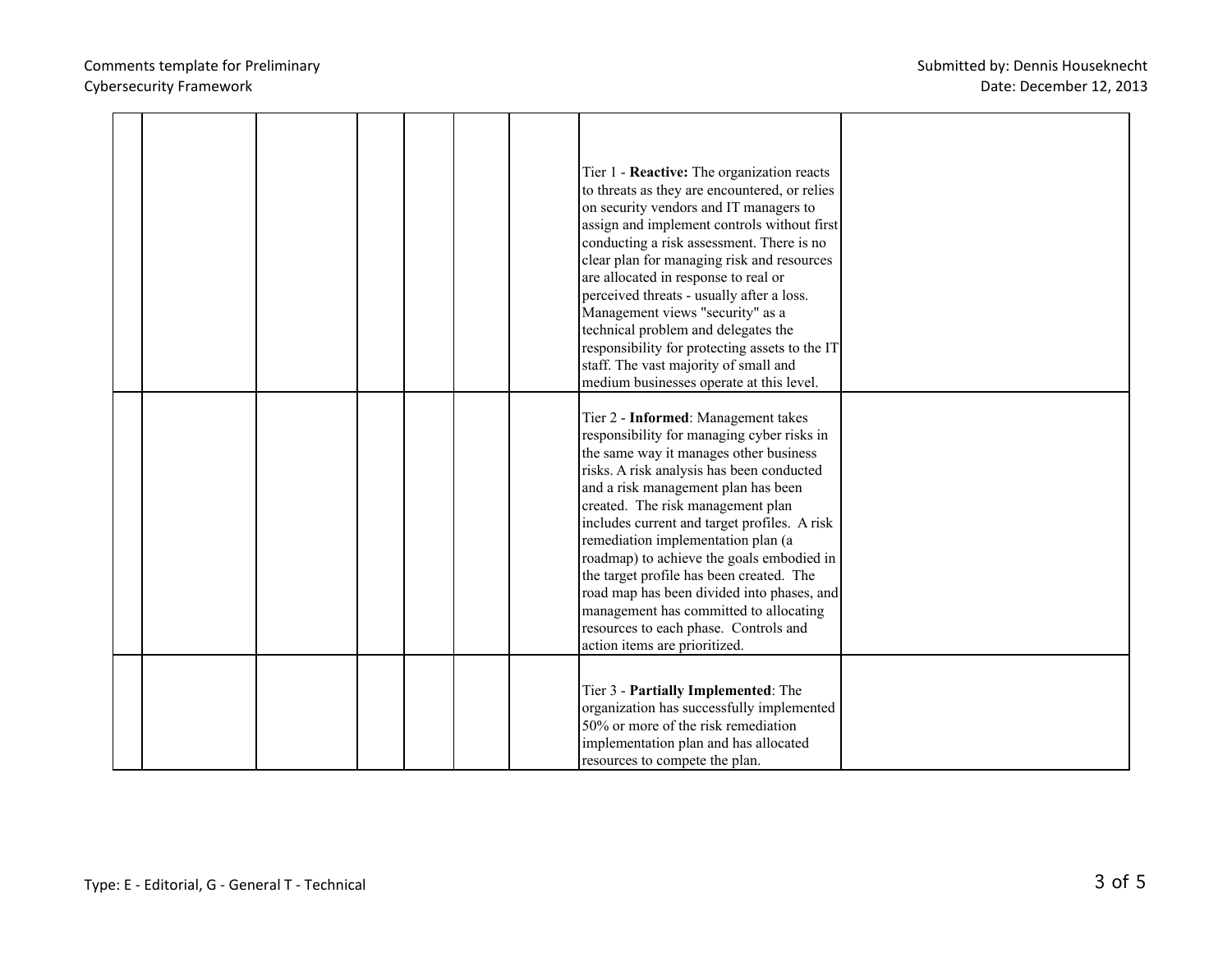|  |  |  | Tier 4 - Fully Implemented and<br>Managed: The organization has completed<br>its roadmap and fully implemented its<br>target profile. Cyber risk management<br>processes have been fully integrated into<br>the core business processes. A cyber risk<br>training and awareness program is in place<br>that includes all levels of the organization.<br>Policies and procedures are reviewed<br>regularly. Risk assessments are ongoing<br>and resources are allocated to cyber risk<br>management in the oganization's budgets. |  |
|--|--|--|----------------------------------------------------------------------------------------------------------------------------------------------------------------------------------------------------------------------------------------------------------------------------------------------------------------------------------------------------------------------------------------------------------------------------------------------------------------------------------------------------------------------------------|--|
|  |  |  | This is just a rough sketch. Each tier can be<br>broken down into more granular criteria.<br>This is a simplified view of tiers that<br>smaller organizations can understand and<br>can implement. Progress is measurable<br>and even the smallest organizations can<br>achieve Level 4 status. The more complex<br>maturity models can still be mapped to this<br>simple system and used to measure<br>progress for larger organizations.                                                                                       |  |